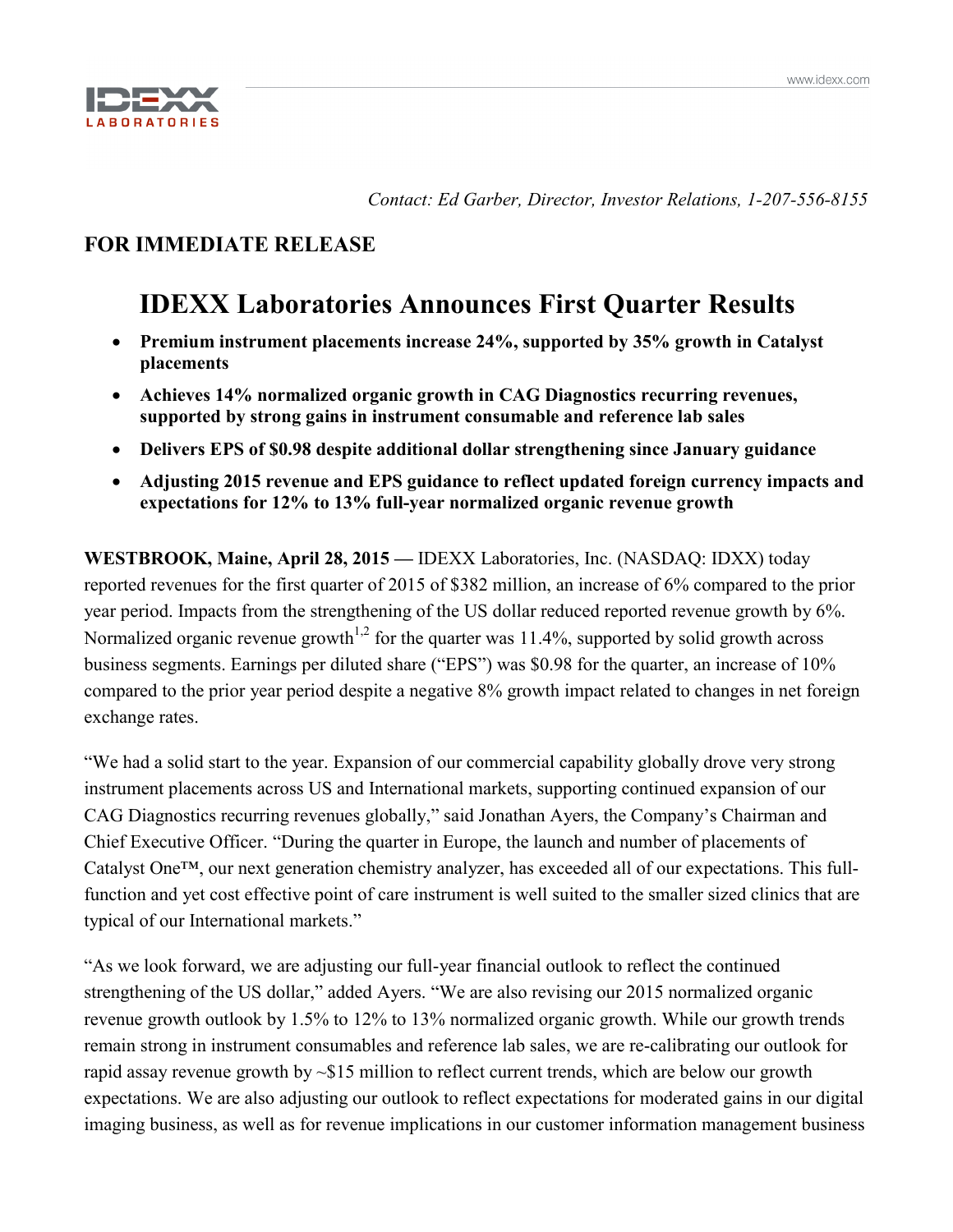IDEXX Announces First Quarter Results April 28, 2015 Page 2 of 12

of an anticipated transition in the second half of the year to a subscription-based, software-as-a-service model."

"In the US Companion Animal business, we have now completed the first quarter of our field sales expansion that is a component of our all-direct sales strategy. I am pleased with the performance of our field sales organization in this regard, particularly in the instrument and reference lab diagnostic modalities, as well as our advanced vector borne disease rapid assay tests. We know from our previous expansion in 2013 that we will see accelerated performance of our sales professionals with each passing quarter as they gain experience and deepen customer relationships in their territories."

"Our growth in CAG Diagnostics recurring revenue in North America will also benefit from several significant new product introductions, including SDMA and fecal antigen tests in the reference labs, and the total T4 slide for our Catalyst  $Dx^{\circledast}$  customers, all of which are on track to move to full launch in the next 90 days. And our innovation pipeline calls for other product introductions and advancements over the balance of 2015, including SaaS-based technologies in our customer information management and digital imaging systems. In early 2016 we expect to introduce a highly innovative point of care urine sediment analyzer, which replaces manual in-house microscopy or send out testing, and creates a new revenue stream for our in-house suite of diagnostic solutions. The combination of the deeper customer relationships that come with our all-direct strategy, and our continued advancement of diagnostic and information management solutions, bodes well for our growth in this attractive market for years to come."

# **First Quarter Financial Performance Highlights**

First quarter revenue increased 6% to \$382 million. Normalized organic revenue growth was 11%, or 8% adjusted for incremental margin capture<sup>3</sup> associated with the now completed move to an all-direct sales model for US CAG Diagnostics.

- Companion Animal Group ("CAG") normalized organic revenue growth was 13% for the first quarter. Normalized CAG Diagnostics recurring organic revenue growth was 14%, including a 5% growth benefit from margin capture. Gains were driven by 22% normalized organic revenue growth in IDEXX VetLab® consumables, including a 9% growth benefit from margin capture, and 12% organic revenue growth<sup>2</sup> in reference lab and consulting services. These gains offset softer than expected performance in rapid assay and digital imaging sales.
- Catalyst placements increased 35% and premium hematology instrument placements increased 13% in the first quarter compared to the prior year period. Instrument revenues increased 19% organically, including a 6% growth benefit from recognition of deferred revenue associated with the Catalyst One introductory offer.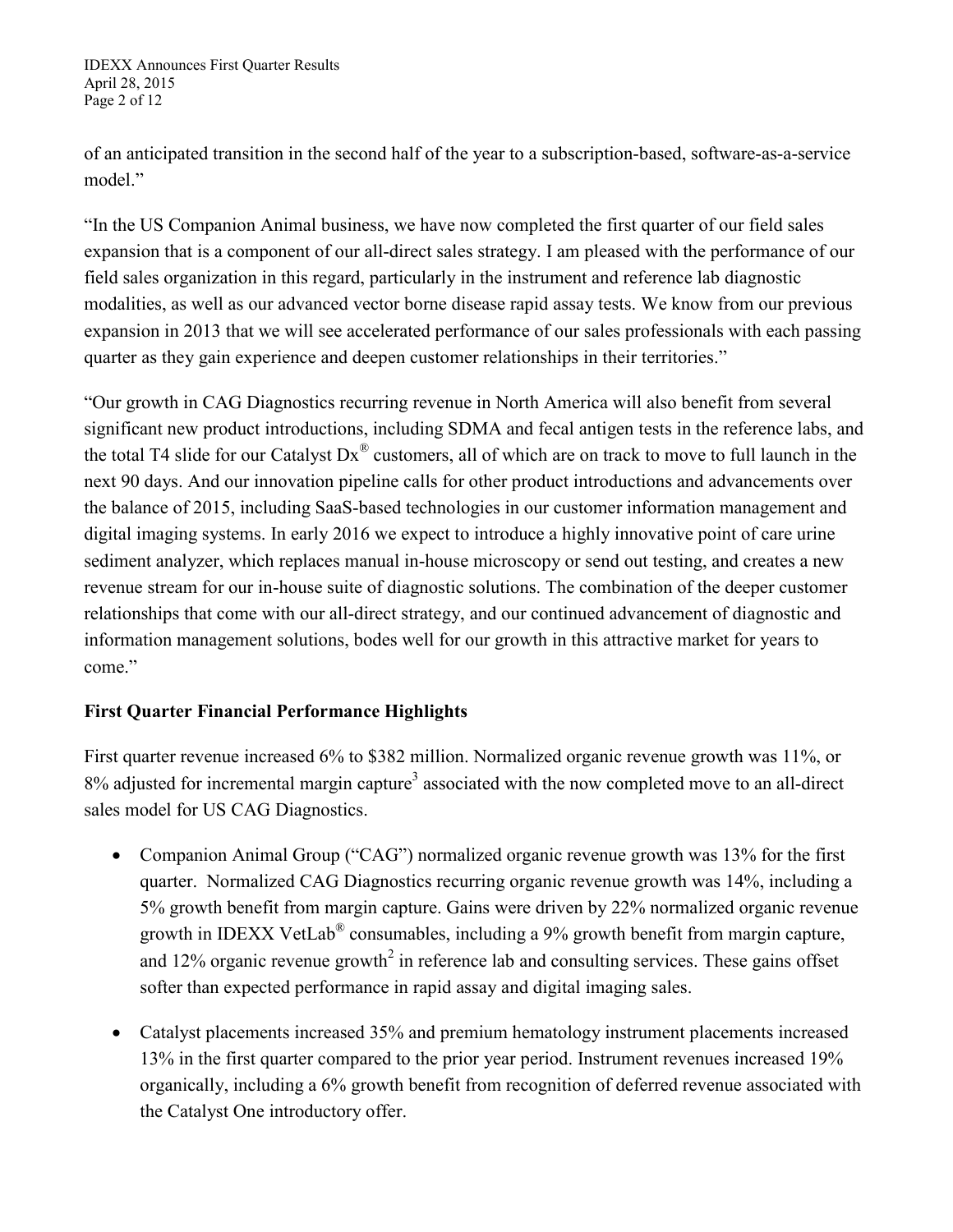- Livestock, Poultry and Dairy ("LPD") organic revenue growth was 3% for the first quarter, primarily as a result of strong global dairy and poultry product volume partially offset by lower bovine testing volume.
- Water's organic revenue growth was 6% in the first quarter, supported by higher worldwide volume including strong customer acquisitions in North America.

Operating margins were 19.0% in the first quarter, down moderately compared to prior year period margins of 19.4%. Gross profits increased 7%, reflecting a moderate increase in gross margins to 56.4% from 56.1% in the prior year period. Operating expenses increased 8% primarily due to costs associated with the all-direct US CAG Diagnostics sales strategy and other increases in global commercial resources, partly offset by the favorable impact of foreign exchange.

# **Financial Outlook for 2015**

The Company is updating its 2015 financial guidance to reflect expectations for 12% to 13% normalized organic revenue growth and to reflect additional strengthening of the US dollar relative to foreign currencies. At current foreign exchange rates, we estimate that the effect of the stronger US dollar will adversely impact 2015 reported revenue and EPS growth by 6% and 9%, respectively. Compared to assumptions used in our prior guidance for 2015 provided during our fourth quarter earnings call on January 30, 2015, the continued strengthening of the US dollar has the effect of lowering projected revenue by approximately \$15 million and EPS by \$0.05 per share*.* We are also updating our free cash flow forecast to reflect expectations for higher capital spending in support of business growth.

The Company provides the following updated guidance for 2015:

*Amounts in millions except per share data and percentages*

|                             | <b>Guidance Range</b>          | Growth Definition                                                           | Year-over-Year<br>Growth  |
|-----------------------------|--------------------------------|-----------------------------------------------------------------------------|---------------------------|
| Revenue                     | $$1,600 - $1,620$              | Normalized Organic Revenue Growth <sup>2</sup>                              | $12\%$ to $13\%$          |
|                             |                                | Normalized Organic Revenue Growth,<br>Excluding Margin Capture <sup>3</sup> | 8.5% to 9.5%              |
|                             |                                | Reported                                                                    | $8\%$ to $9\%$            |
| <b>EPS</b>                  | $$4.14 - $4.24$                | Adjusted                                                                    | 4\% to $6\%$ <sup>4</sup> |
|                             |                                | Reported                                                                    | 16% to 18%                |
| Free Cash Flow <sup>5</sup> | $80\% - 90\%$<br>of net income |                                                                             |                           |
| Capital Expenditures        | ~100                           |                                                                             |                           |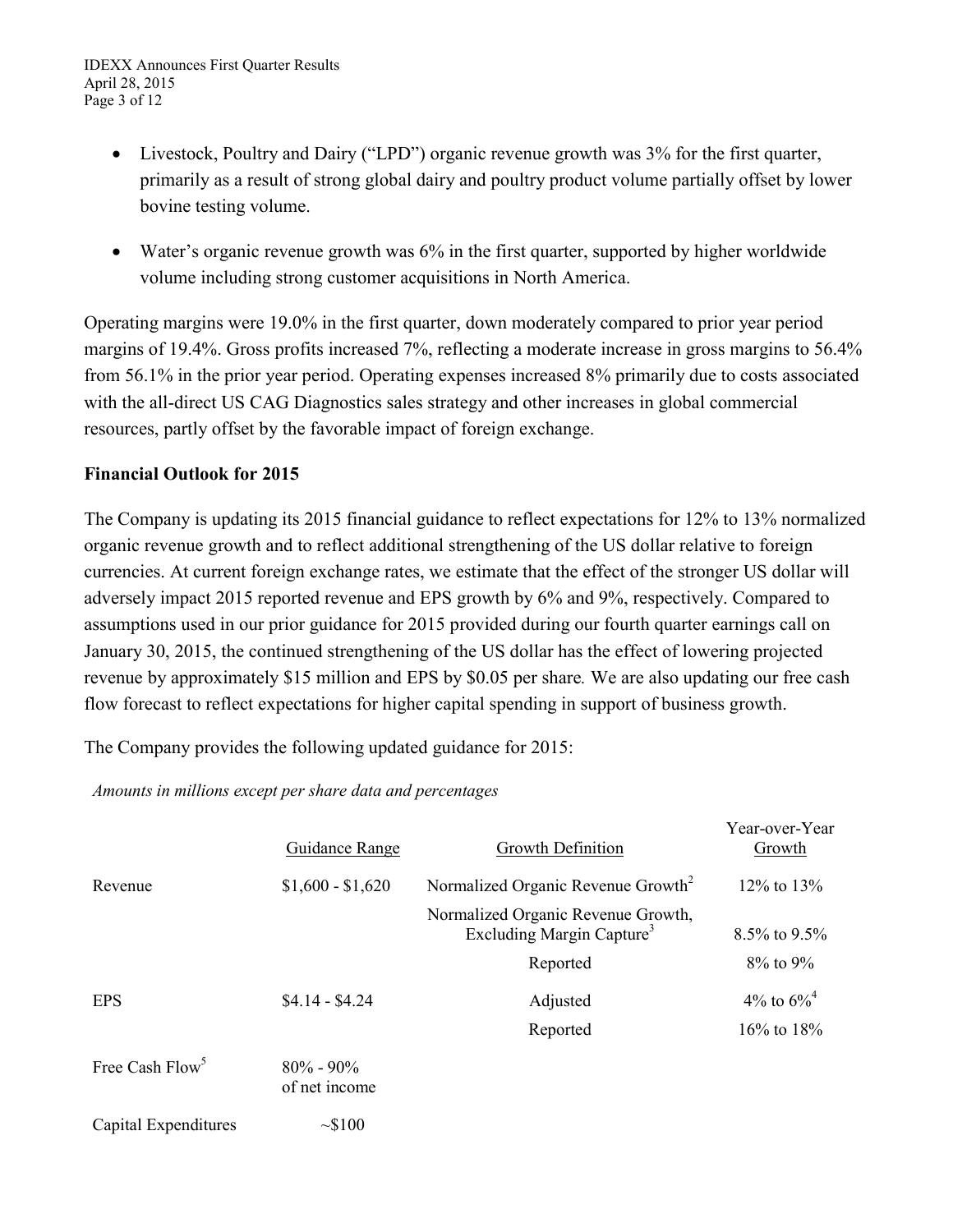The guidance above reflects the assumptions that the value of the US dollar relative to other currencies will remain at our current assumptions of the euro at \$1.08, the British pound at \$1.48, the Canadian dollar at \$0.79, the Australian dollar at \$0.76 and the Japanese yen at ¥120 to the US dollar for the remainder of 2015. Our full year financial outlook includes the benefit of hedge contracts which favorably impact EPS by approximately \$0.33 per share.

The favorable deferred revenue impact of our Catalyst One introductory offer is expected to increase revenue growth for the full year 2015 by approximately 0.5%.

We expect an effective tax rate of 30%. This outlook has not assumed that the federal R&D tax credit, which benefited EPS by \$0.065 per share in 2014, will be renewed in 2015.

We are projecting a reduction in weighted average shares outstanding of approximately 7.0% to 7.5%, and interest expense, net of interest income, of approximately \$28 million reflecting current and projected borrowings.

Adjustments to EPS for 2014 used for calculating adjusted EPS growth are summarized in the table below:

| Earnings per share: Diluted (as Reported)                                        | \$3.58 |
|----------------------------------------------------------------------------------|--------|
| Incremental expenses associated with transition to an all-direct sales strategy  |        |
| - Non-recurring transition costs                                                 | 0.12   |
| - Expense ramp-up in advance of transition to new sales strategy                 | 0.06   |
| Impact of distributor inventory drawdown                                         | 0.27   |
| Non-recurring income tax benefit related to the deferral of intercompany profits | (0.04) |
| Adjusted earnings per share: Diluted <sup>4</sup>                                | \$3.99 |

# **Statement Regarding Non-GAAP Financial Measures**

The following provides information regarding certain measures used in this earnings release that are not required by, or presented in accordance with, generally accepted accounting principles in the United States of America ("GAAP"), otherwise referred to herein as non-GAAP financial measures. To supplement the Company's consolidated results presented in accordance with GAAP, the Company has disclosed non-GAAP financial measures that exclude or adjust certain items. Management believes these non-GAAP financial measures provide useful supplemental information for its and investors' evaluation of the Company's business performance and are useful for period-over-period comparisons of the performance of the Company's business. While management believes that these non-GAAP financial measures are useful in evaluating the Company's business, this information should be considered as supplemental in nature and should not be considered in isolation or as a substitute for the related financial information prepared in accordance with GAAP. In addition, these non-GAAP financial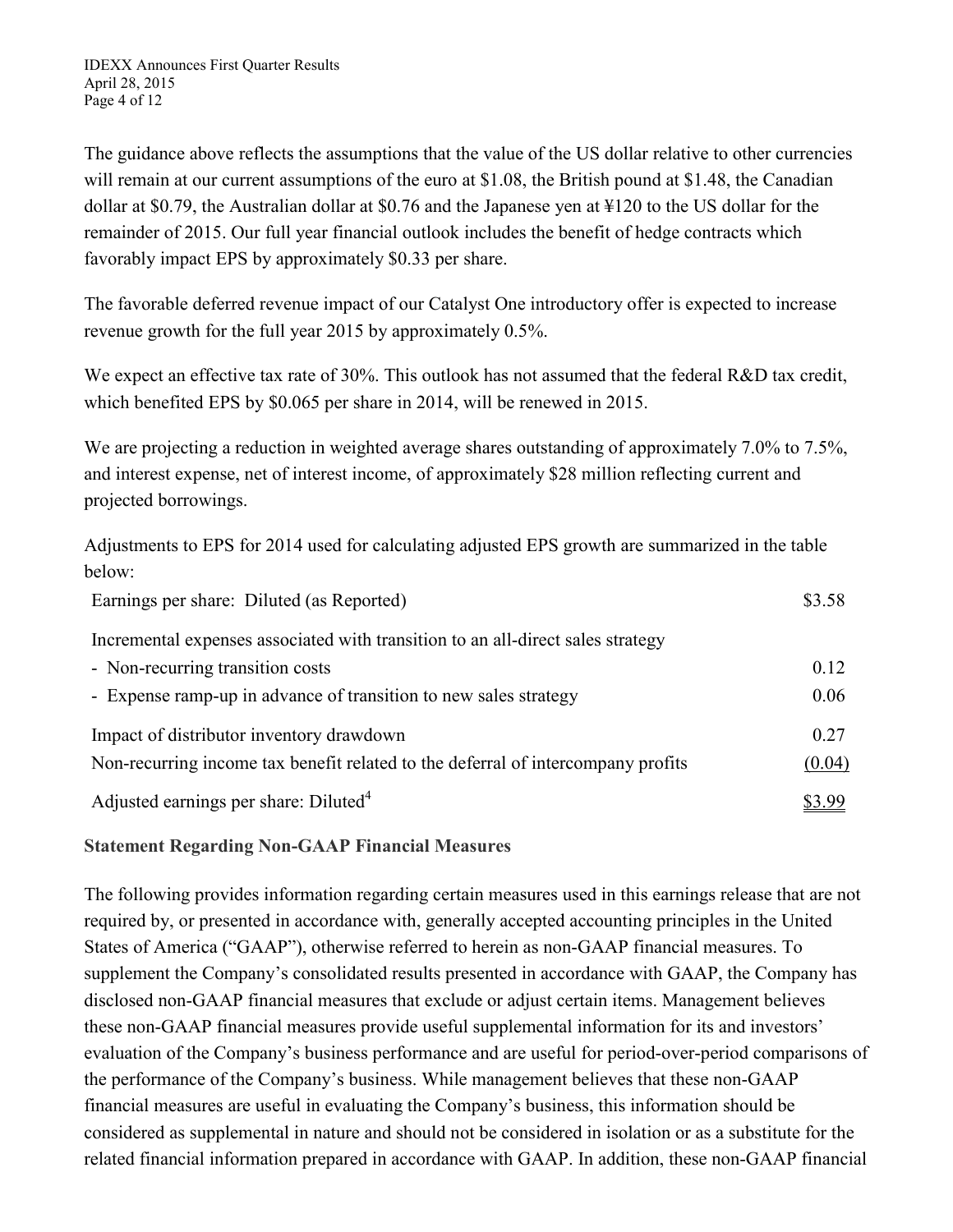IDEXX Announces First Quarter Results April 28, 2015 Page 5 of 12

measures may not be the same as similarly titled measures reported by other companies. See the notes to this earnings release for information regarding these non-GAAP financial measures and the reconciliations included in the notes and elsewhere in this earnings release for a reconciliation of the non-GAAP financial measures to the most directly comparable GAAP financial measures.

# **Conference Call and Webcast Information**

IDEXX Laboratories, Inc. will be hosting a conference call today at 8:30 a.m. (Eastern) to discuss its first quarter results and management's outlook. To participate in the conference call, dial 1-800-230- 1951 or 1-612-332-0107 and reference confirmation code 357408. An audio replay will be available through Tuesday, May 5, 2015 by dialing 1-320-365-3844 and referencing replay code 357408.

The call will also be available via live or archived webcast on the IDEXX Laboratories' website at www.idexx.com and will be available for one year.

# **Annual Meeting**

IDEXX Laboratories, Inc. today announced that it will host a simultaneous webcast of its Annual Meeting of Stockholders, to be held on Wednesday, May 6, 2015, at 10:00 a.m. (Eastern) at the Portland Marriott Hotel, 200 Sable Oaks Drive, South Portland, Maine.

Chairman and Chief Executive Officer Jonathan Ayers will chair the meeting. Investors may listen to live audio of the Annual Meeting via a link on the Company's website, www.idexx.com. An archived edition of the meeting will be available after 1:00 p.m. (Eastern) on that day via the same link and will be available for 14 days.

### **About IDEXX Laboratories, Inc.**

IDEXX Laboratories, Inc. is a leader in pet healthcare innovation, serving practicing veterinarians around the world with a broad range of diagnostic and information technology-based products and services. IDEXX products enhance the ability of veterinarians to provide advanced medical care, improve staff efficiency and build more economically successful practices. IDEXX is also a worldwide leader in providing diagnostic tests and information for livestock and poultry and tests for the quality and safety of water and milk. Headquartered in Maine, IDEXX Laboratories employs more than 6,000 people and offers products to customers in over 175 countries.

<sup>&</sup>lt;sup>1</sup>All references to growth and organic growth refer to growth compared to the equivalent period in 2014.

<sup>&</sup>lt;sup>2</sup>Normalized organic revenue growth and organic revenue growth are non-GAAP financial measures. Management believes that reporting organic revenue growth provides useful information to investors by facilitating easier comparisons of our revenue performance with prior and future periods and to the performance of our peers. Organic revenue growth for the first quarter of 2015 excludes the impact of changes in foreign currency exchange rates, which had a 6% unfavorable impact on revenue growth, and revenue from business acquisitions, which contributed 0.5% to revenue growth. See the supplementary analysis of results below for a reconciliation of reported revenue growth to organic revenue growth for the three months ended March 31, 2015. Management also believes that reporting normalized organic revenue growth provides useful information to investors by facilitating easier comparisons of our revenue growth performance with prior and future periods. Normalized organic revenue growth excludes the impact of changes in our significant distributors' inventory levels on organic revenue growth. When selling our products through distributors, changes in distributors' inventory levels can impact our reported sales, and these changes may be affected by many factors, which may not be directly related to underlying end-user demand for our products.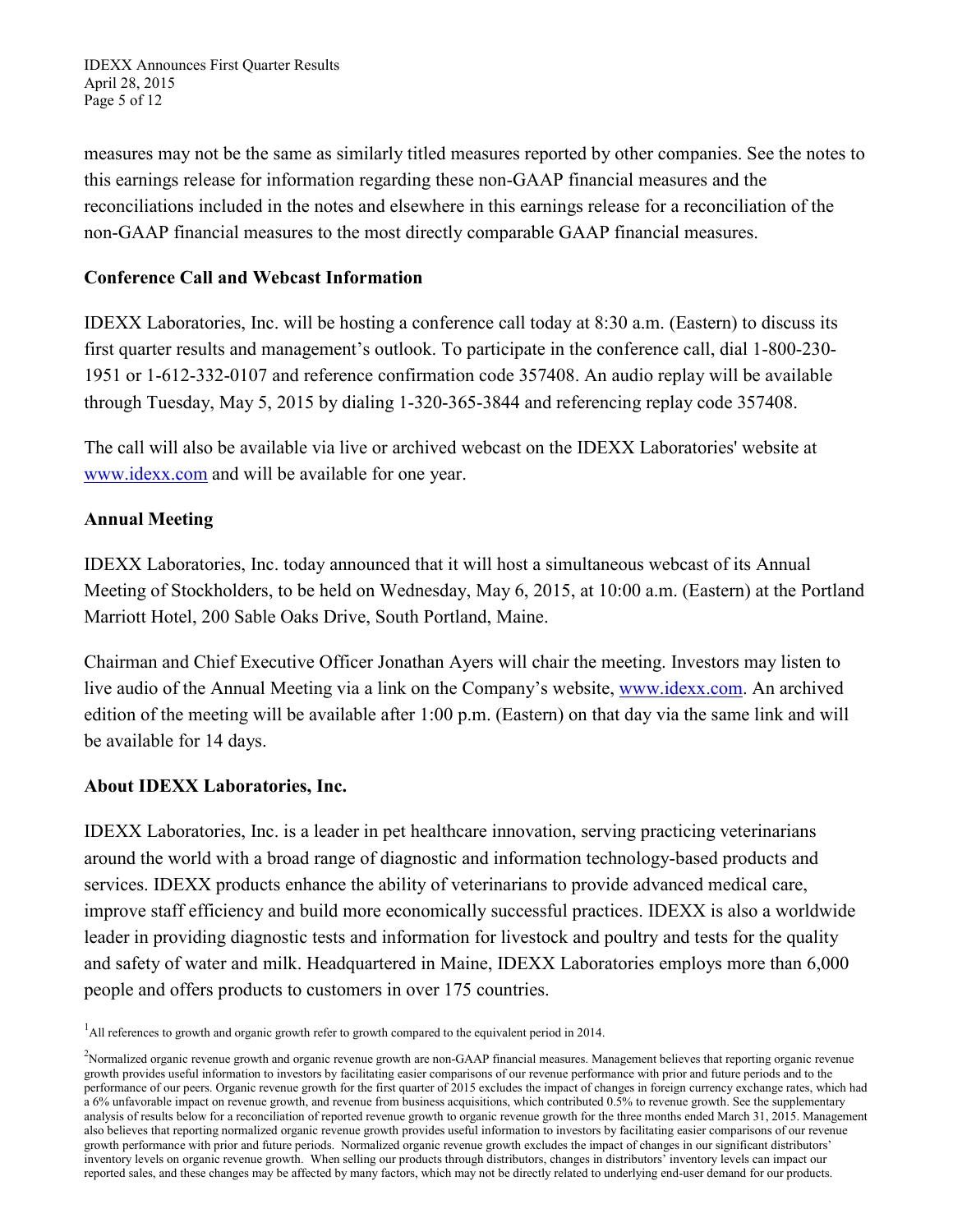IDEXX Announces First Quarter Results April 28, 2015 Page 6 of 12

Effective January 1, 2015, we fully transitioned to an all-direct sales strategy in the US, however changes in prior year US distributors' inventory levels can still impact current year reported growth results. In certain countries internationally, we continue to sell our products through third party distributors. Although we are unable to obtain data for sales to end users from certain less significant non-US third party distributors, we do not believe the impact of changes in these distributors' inventories had or would have a material impact on our growth rates in the relevant periods. Reconciliation of organic revenue growth to normalized organic revenue growth for the first quarter of 2015 includes the following positive/(negative) impacts to organic revenue growth from changes in our significant distributors' inventory levels; Total Company 0.2%, US 0.1%, International 0.4%, CAG 0.2%, CAG Diagnostics Recurring 0.3%, VetLab consumables 1.8%, VetLab service and accessories 0.4%, and Rapid Assay (1.9%).

<sup>3</sup> Normalized organic revenue growth excluding margin capture is a non-GAAP financial measure. Management believes that reporting normalized organic revenue growth excluding margin capture provides useful information to investors by facilitating easier comparisons of our normalized organic revenue growth performance with prior and future periods. Normalized organic revenue growth excluding margin capture is normalized organic revenue growth as described in the footnote 2 above, adjusted to exclude the impact of margin gained from selling our products directly to our US based customers as opposed to through third party distributors. Reconciliation of normalized organic revenue growth to normalized organic revenue growth excluding margin capture for the first quarter of 2015 includes the following positive impacts to organic revenue growth from margin capture; Total Company 3.2%, US 5.3%, International 0.0%, CAG 3.9%, CAG Diagnostics Recurring 4.5%, VetLab consumables 8.9%, VetLab service and accessories 1.0%, and Rapid Assay 9.1%.

<sup>4</sup> Adjusted EPS and Adjusted EPS growth are non-GAAP financial measures. Management believes that reporting Adjusted EPS provides useful information to investors by facilitating easier comparisons of our EPS performance with prior and future periods. For the total year projected 2015 comparison to 2014, 2014 excludes impacts in the second half of 2014 related to the all-direct transition and a non-recurring income tax benefit related to the deferral of intercompany profits recorded in the third quarter of 2014. See table above for a reconciliation of 2014 EPS adjustments.

<sup>5</sup> Free cash flow is a non-GAAP financial measure and means, with respect to a measurement period, the cash generated from operations during that period, excluding tax benefits attributable to share-based compensation arrangements, reduced by the Company's investments in fixed assets. Management believes free cash flow is a useful measure because it indicates the cash the operations of the business are generating after appropriate reinvestment for recurring investments in fixed assets that are required to operate the business. See the supplementary analysis of results below for our calculation of free cash flow for the three months ended March 31, 2015 and 2014. With respect to this particular forward-looking projected non-GAAP financial measure, the Company is unable to provide a quantitative reconciliation as the inputs to the measurement are difficult to predict and estimate and are primarily dependent on future events.

### **Note Regarding Forward-Looking Statements**

*This earnings release contains statements about the Company's business prospects and estimates of the Company's financial results for future periods that are forward-looking statements as defined in the Private Securities Litigation Reform Act of 1995. Forward-looking statements are included above under "Financial Outlook for 2015" and elsewhere and can be identified by the use of words such as "expects," "may," "anticipates," "intends," "would," "will," "plans," "believes," "estimates," "should," and similar words and expressions. Our forward-looking statements include statements relating to our revenue growth and EPS outlooks; free cash flow forecast; projected impact of currency exchange rates; projected capital expenditures, weighted average shares outstanding and interest expense; and product launches. These statements are based on management's expectation of future events as of the date of this earnings release, and the Company assumes no obligation to update any forward-looking statements as a result of new information or future events or developments. Actual results could differ materially from management's expectations. Factors that could cause or contribute to such differences include the following: the Company's ability to successfully execute its strategy, including supporting its all-direct sales strategy in the US; the Company's ability to develop, manufacture, introduce and market new products and enhancements to existing products; the Company's ability to achieve cost improvements in its worldwide network of laboratories and in the manufacture and service of in-clinic instruments; the Company's ability to identify acquisition opportunities, complete acquisitions and integrate acquired businesses; disruptions, shortages or pricing changes that affect the Company's purchases of products and materials from third parties, including from sole source suppliers; the effectiveness of the Company's sales and marketing activities; the Company's ability to manufacture complex biologic products; the impact of a change to our relationship with the Company's distributors; the impact of distributor purchasing decisions on sales of the Company's products that are sold through distribution; the Company's ability to manage the risks associated with the use of distributors to sell the Company's products; the impact of increased competition from existing and new technologies and technological advances by our competitors; the promotion and sale of our competitors' products by our former US distribution partners; the effect of government regulation on the Company's business, including government decisions about whether and when to approve the Company's products and decisions regarding labeling, manufacturing and marketing products; the impact of veterinary hospital consolidation, and the prevalence of buying consortiums on the markets for the Company's products; the Company's ability to obtain patent and other intellectual property protection for its products, successfully enforce its intellectual property rights and defend itself against third party claims against the Company; changes in testing patterns or practices in veterinary medicine that affect the* rate of use of the Company's products and services by veterinarians; a failure or perceived failure to comply with regulations and our *policies regarding the privacy and protection of user data; the effect of any strengthening of the rate of exchange for the US dollar; the effect of any adverse changes in the financial markets on the value of the Company's investment portfolio; the impact of a weak economy on demand for the Company's products and services or increased customer credit risk; the effects of operations outside the US, including from currency fluctuations, different regulatory, political and economic conditions, and different market conditions and local business and cultural factors; the impact of the Company's limited experience and small scale in the human point-of-care market; the effects of interruptions to the Company's operations due to natural or man-made disasters, system failures or disruptions or security breaches; the effect on the Company's stock price if quarterly or annual operating results do not meet expectations of market analysts or investors in future periods; potential exposures related to our worldwide provision for income taxes and the potential loss of tax incentives; and the Company's ability to obtain financing on favorable terms. A further description of these and other factors can be found in the Company's Annual Report on Form 10-K for the year ended December 31, 2014 and the Company's Quarterly Report on Form 10-Q for the quarter ended March 31, 2015, in the sections captioned "Risk Factors," as well as the Company's other periodic reports filed or to be filed with the Securities and Exchange Commission.*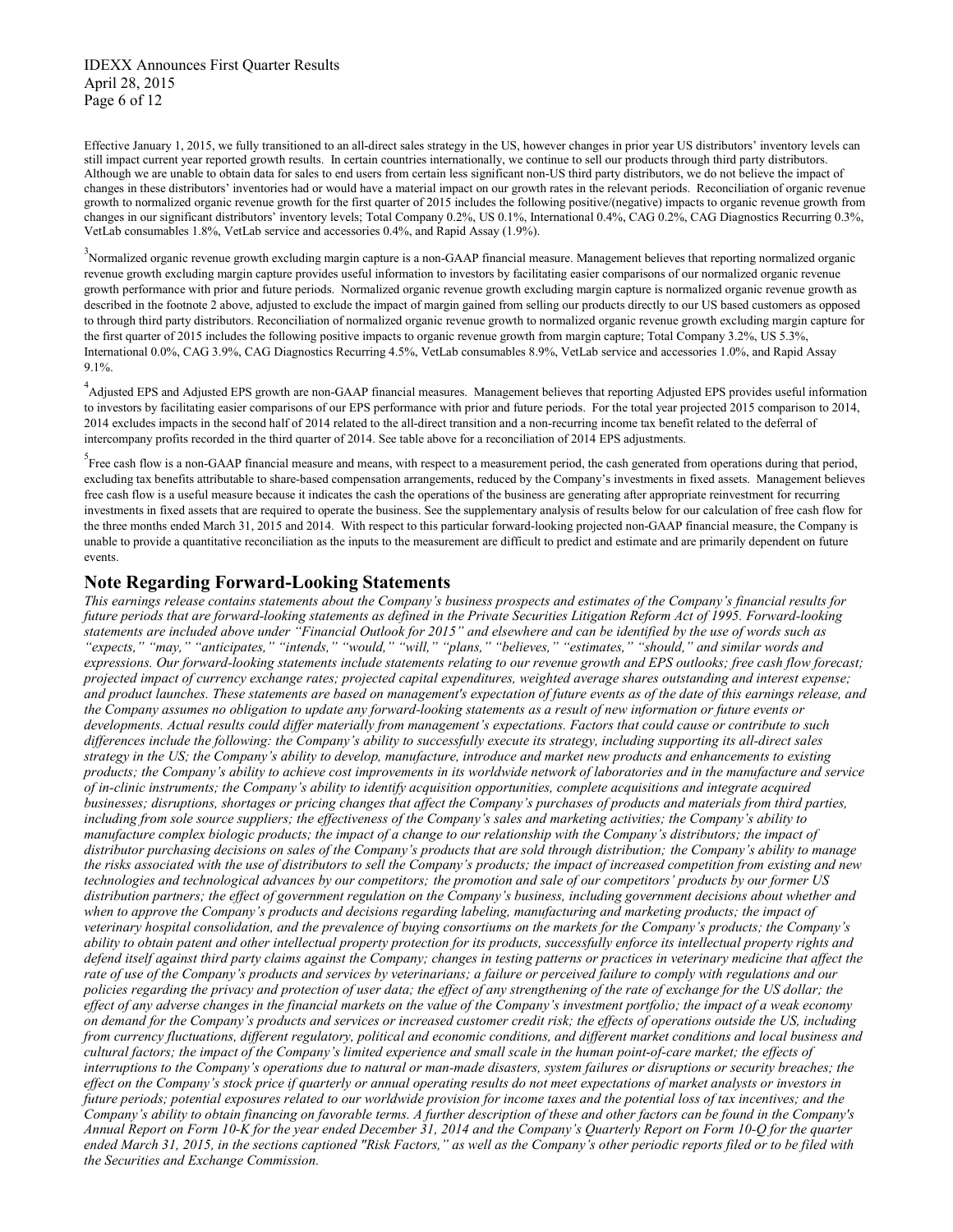#### **IDEXX Laboratories, Inc. and Subsidiaries Consolidated Statement of Operations**

*Amounts in thousands except per share data (Unaudited)*

|                     |                                               | <b>Three Months Ended</b> |               |
|---------------------|-----------------------------------------------|---------------------------|---------------|
|                     |                                               | March 31,                 | March 31,     |
|                     |                                               | 2015                      | 2014          |
| <b>Revenue:</b>     | Revenue                                       | \$<br>382,477             | 360,203<br>S. |
| <b>Expenses and</b> |                                               |                           |               |
| Income:             | Cost of revenue                               | 166,933                   | 158,106       |
|                     | Gross profit                                  | 215,544                   | 202,097       |
|                     | Sales and marketing                           | 75,136                    | 67,848        |
|                     | General and administrative                    | 42,599                    | 41,089        |
|                     | Research and development                      | 25,006                    | 23,114        |
|                     | Income from operations                        | 72,803                    | 70,046        |
|                     | Interest expense, net                         | (5,879)                   | (2,303)       |
|                     | Income before provision for income taxes      | 66,924                    | 67,743        |
|                     | Provision for income taxes                    | 20,346                    | 21,150        |
| <b>Net Income:</b>  | Net income                                    | 46,578                    | 46,593        |
|                     | Less: Noncontrolling interest in subsidiary's |                           |               |
|                     | earnings                                      | (16)                      | 8             |
|                     | Net income attributable to stockholders       | \$<br>46,594              | \$<br>46,585  |
|                     | Earnings per share: Basic                     | 0.99<br>\$                | 0.90<br>\$    |
|                     | Earnings per share: Diluted                   | \$<br>0.98                | S<br>0.89     |
|                     | Shares outstanding: Basic                     | 47,140                    | 51,617        |
|                     | Shares outstanding: Diluted                   | 47,761                    | 52,338        |

#### **IDEXX Laboratories, Inc. and Subsidiaries Selected Operating Information** *(Unaudited)*

|                  |                                     | <b>Three Months Ended</b> |           |
|------------------|-------------------------------------|---------------------------|-----------|
|                  |                                     | March 31,                 | March 31, |
|                  |                                     | 2015                      | 2014      |
| <b>Operating</b> | Gross profit                        | 56.4%                     | 56.1%     |
| Ratios (as a     | Sales, marketing, general and       |                           |           |
| percentage of    | administrative expense              | 30.8%                     | $30.2\%$  |
| revenue):        | Research and development expense    | 6.5%                      | $6.4\%$   |
|                  | Income from operations <sup>1</sup> | 19.0%                     | 19.4%     |

<sup>1</sup> Amounts presented may not recalculate due to rounding.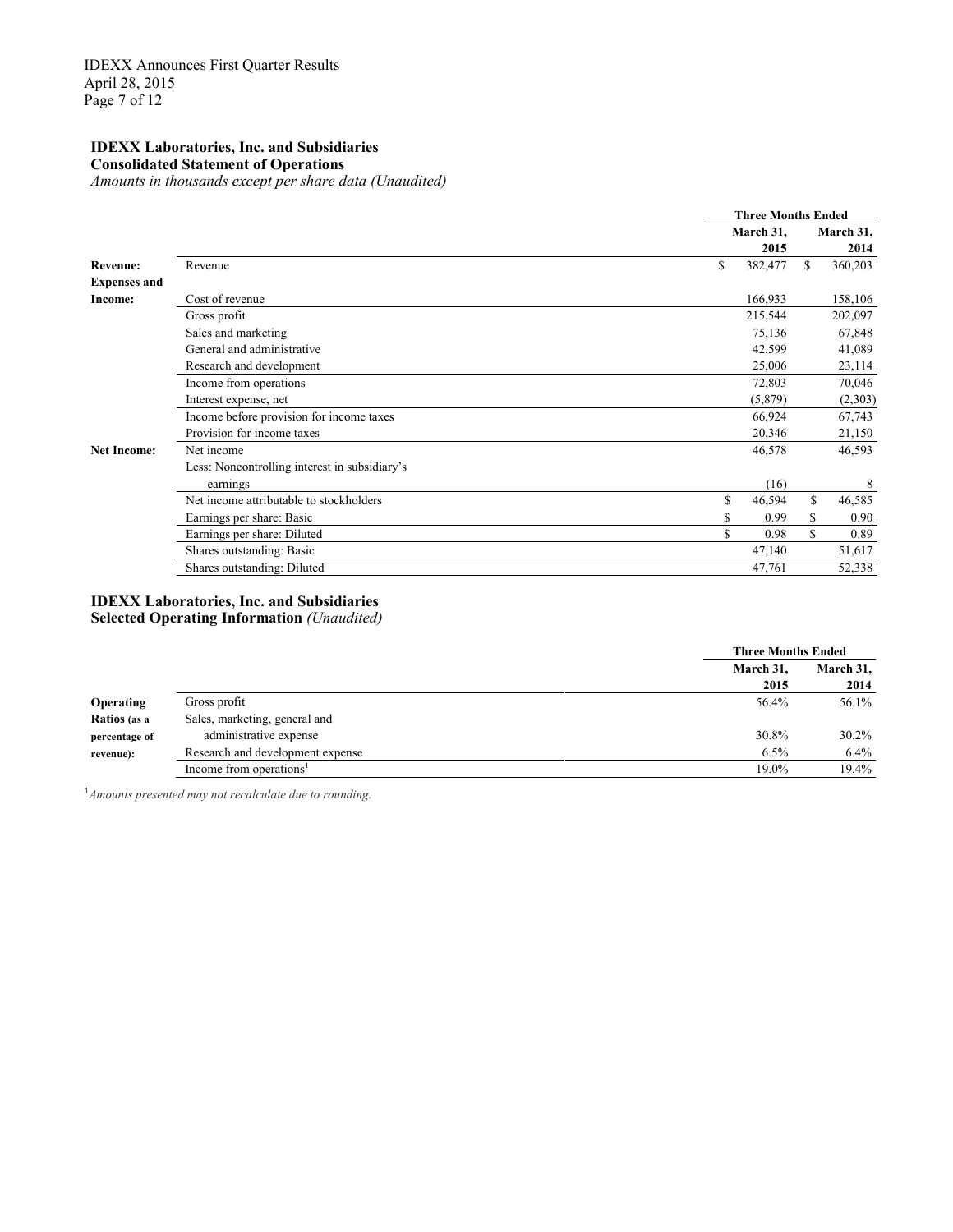### **Segment Information**

*Amounts in thousands (Unaudited)*

|                      |                            | <b>Three Months Ended</b> |            | <b>Three Months Ended</b> |            |  |
|----------------------|----------------------------|---------------------------|------------|---------------------------|------------|--|
|                      |                            | March 31,                 | Percent of | March 31,                 | Percent of |  |
|                      |                            | 2015                      | Revenue    | 2014                      | Revenue    |  |
| <b>Revenue:</b>      | CAG                        | \$<br>324,531             |            | \$<br>298,728             |            |  |
|                      | Water                      | 21,698                    |            | 21,421                    |            |  |
|                      | <b>LPD</b>                 | 31,270                    |            | 34,211                    |            |  |
|                      | Other                      | 4,978                     |            | 5,843                     |            |  |
|                      | Total                      | \$<br>382,477             |            | \$<br>360,203             |            |  |
| <b>Gross Profit:</b> | CAG                        | \$<br>175,845             | 54.2%      | \$<br>163,516             | 54.7%      |  |
|                      | Water                      | 15,246                    | 70.3%      | 13,931                    | 65.0%      |  |
|                      | <b>LPD</b>                 | 19,003                    | 60.8%      | 21,854                    | 63.9%      |  |
|                      | Other                      | 2,601                     | 52.2%      | 3,401                     | 58.2%      |  |
|                      | <b>Unallocated Amounts</b> | 2,849                     | N/A        | (605)                     | N/A        |  |
|                      | Total                      | \$<br>215,544             | 56.4%      | \$<br>202,097             | 56.1%      |  |
| <b>Income from</b>   |                            |                           |            |                           |            |  |
| <b>Operations:</b>   | CAG                        | \$<br>52,429              | 16.2%      | \$<br>54,004              | 18.1%      |  |
|                      | Water                      | 9,459                     | 43.6%      | 8,116                     | 37.9%      |  |
|                      | <b>LPD</b>                 | 5,951                     | 19.0%      | 8,320                     | 24.3%      |  |
|                      | Other                      | (194)                     | $(3.9\%)$  | 589                       | $10.1\%$   |  |
|                      | <b>Unallocated Amounts</b> | 5,158                     | N/A        | (983)                     | N/A        |  |
|                      | Total                      | \$<br>72,803              | 19.0%      | \$<br>70,046              | 19.4%      |  |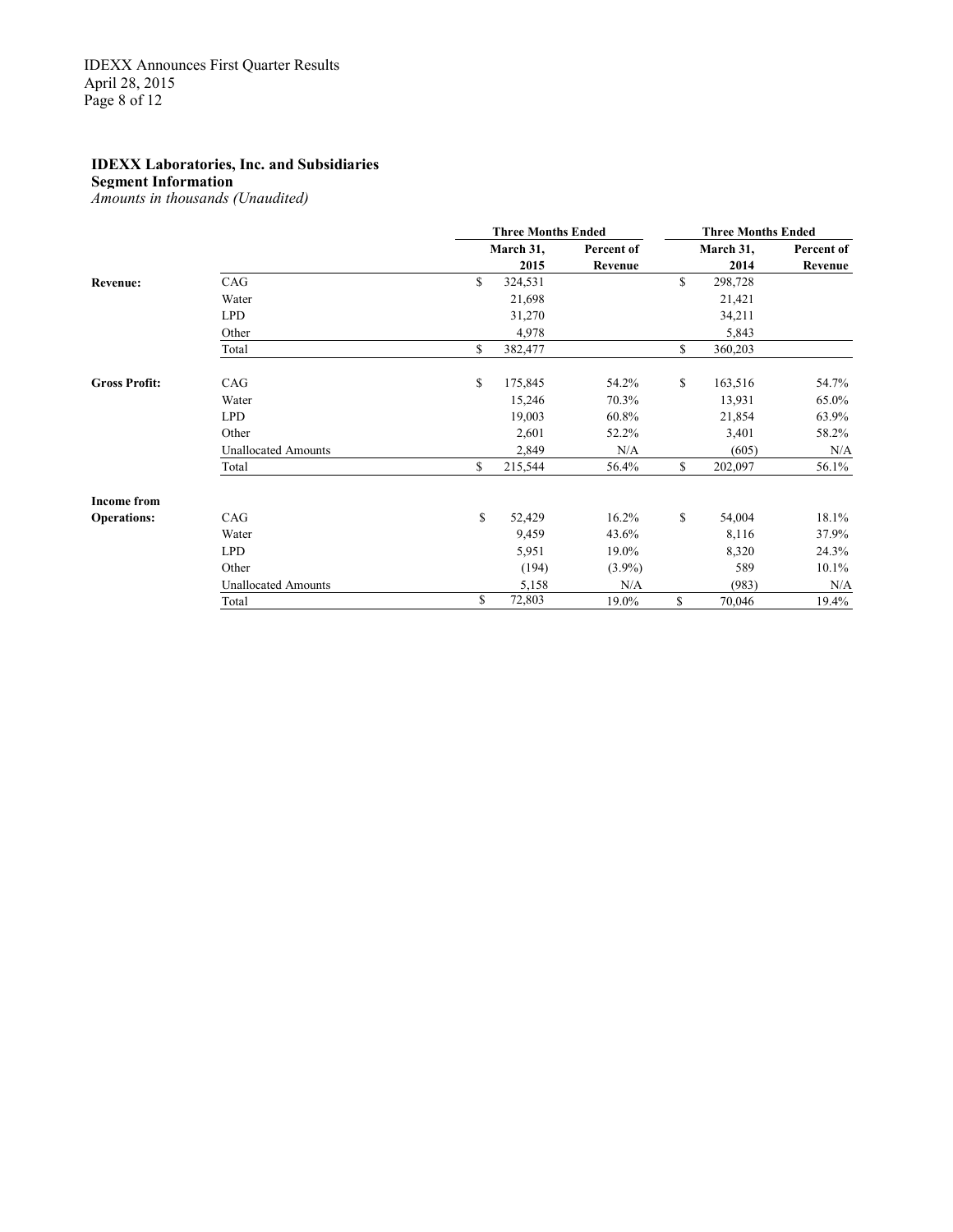**Revenues and Revenue Growth Analysis by Product and Service Categories and by Domestic and International Markets** *Amounts in thousands (Unaudited)*

|                    | Three Months Ended |                   |                         |                      |                                                           |                                                                  |                                               |  |
|--------------------|--------------------|-------------------|-------------------------|----------------------|-----------------------------------------------------------|------------------------------------------------------------------|-----------------------------------------------|--|
| <b>Net Revenue</b> | March 31.<br>2015  | March 31.<br>2014 | <b>Dollar</b><br>Change | Percentage<br>Change | Percentage<br><b>Change from</b><br>Currency <sup>1</sup> | Percentage<br><b>Change from</b><br>Acau is it ions <sup>2</sup> | <b>Organic Revenue</b><br>Growth <sup>3</sup> |  |
| CAG                | 324,531 \$         | 298,728 \$        | 25,803                  | 8.6%                 | $(5.5\%)$                                                 | 0.6%                                                             | 13.5%                                         |  |
| Water              | 21,698             | 21,421            | 277                     | 1.3%                 | $(5.0\%)$                                                 |                                                                  | 6.3%                                          |  |
| <b>LPD</b>         | 31,270             | 34,211            | (2,941)                 | $(8.6\%)$            | $(11.4\%)$                                                | ۰                                                                | 2.8%                                          |  |
| Other              | 4.978              | 5,843             | (865)                   | $(14.8\%)$           | $(1.1\%)$                                                 | ۰                                                                | (13.7%)                                       |  |
| Total              | 382,477 \$         | 360.203 \$        | 22.274                  | $6.2\%$              | $(5.9\%)$                                                 | 0.5%                                                             | 11.6%                                         |  |

|                      | <b>Three Months Ended</b> |  |                   |                         |                      |                                              |                                                                  |                                               |  |
|----------------------|---------------------------|--|-------------------|-------------------------|----------------------|----------------------------------------------|------------------------------------------------------------------|-----------------------------------------------|--|
| <b>Net Revenue</b>   | March 31,<br>2015         |  | March 31.<br>2014 | Dollar<br><b>Change</b> | Percentage<br>Change | Percentage<br><b>Change from</b><br>Currencv | Percentage<br><b>Change from</b><br>Acau is it ions <sup>2</sup> | <b>Organic Revenue</b><br>Growth <sup>3</sup> |  |
| <b>United States</b> | 235,408 \$                |  | 207.594 \$        | 27.814                  | 13.4%                | -                                            | $0.2\%$                                                          | 13.2%                                         |  |
| International        | 147.069                   |  | 152.609           | (5, 540)                | $(3.6\%)$            | $(13.8\%)$                                   | $1.0\%$                                                          | $9.2\%$                                       |  |
| Total                | 382,477 \$                |  | 360.203 \$        | 22.274                  | $6.2\%$              | $(5.9\%)$                                    | 0.5%                                                             | 11.6%                                         |  |

|                                                                              | <b>Three Months Ended</b> |                   |  |                   |                         |                      |                                                           |                                                               |                                               |  |
|------------------------------------------------------------------------------|---------------------------|-------------------|--|-------------------|-------------------------|----------------------|-----------------------------------------------------------|---------------------------------------------------------------|-----------------------------------------------|--|
| <b>Net CAG Revenue</b>                                                       |                           | March 31.<br>2015 |  | March 31.<br>2014 | <b>Dollar</b><br>Change | Percentage<br>Change | Percentage<br><b>Change from</b><br>Currency <sup>1</sup> | Percentage<br><b>Change from</b><br>Acquisitions <sup>2</sup> | <b>Organic Revenue</b><br>Growth <sup>3</sup> |  |
| CAG Diagnostics recurring revenue:                                           |                           | 278,766 \$        |  | 255,865 \$        | 22,901                  | $9.0\%$              | $(5.5\%)$                                                 | 0.4%                                                          | 14.1%                                         |  |
| VetLab consumables                                                           |                           | 98.392            |  | 84.321            | 14,071                  | 16.7%                | $(6.7\%)$                                                 | -                                                             | 23.4%                                         |  |
| VetLab service and accessories                                               |                           | 13,530            |  | 13.055            | 475                     | 3.6%                 | $(5.9\%)$                                                 |                                                               | 9.5%                                          |  |
| Rapid assay products<br>Reference laboratory diagnostic                      |                           | 43.637            |  | 43.059            | 578                     | $1.3\%$              | (2.7%)                                                    |                                                               | $4.0\%$                                       |  |
| and consulting services                                                      |                           | 123.207           |  | 115.430           | 7,777                   | 6.7%                 | $(5.8\%)$                                                 | $0.9\%$                                                       | 11.6%                                         |  |
| CAG Diagnostics capital - instruments<br>Customer information management and |                           | 20,113            |  | 18.603            | 1,510                   | 8.1%                 | $(11.1\%)$                                                |                                                               | 19.2%                                         |  |
| digital imaging systems                                                      |                           | 25,652            |  | 24,260            | 1,392                   | 5.7%                 | $(0.7\%)$                                                 | 3.2%                                                          | $3.2\%$                                       |  |
| Net CAG revenue                                                              |                           | 324.531           |  | 298.728 \$        | 25,803                  | $8.6\%$              | $(5.5\%)$                                                 | $0.6\%$                                                       | 13.5%                                         |  |

 $1$  The percentage change from currency is a non-GAAP financial measure. This measure represents the percentage change in revenue resulting from the difference between the average exchange rates during the three months ended March 31, 2015 and the same period of the prior year applied to foreign currency-denominated revenues for the three months ended March 31, 2014.

 $2$  The percentage change from acquisitions is a non-GAAP financial measure. This measure represents the percentage change in revenue during the three months ended March 31, 2015 compared to the three months ended March 31, 2014 attributed to acquisitions subsequent to December 31, 2013.

<sup>3</sup> Organic revenue growth is a non-GAAP financial measure and represents the percentage change in revenue during the three months ended March 31, 2015 compared to the three months ended March 31, 2014 net of acquisitions and the effect of changes in foreign currency exchange rates.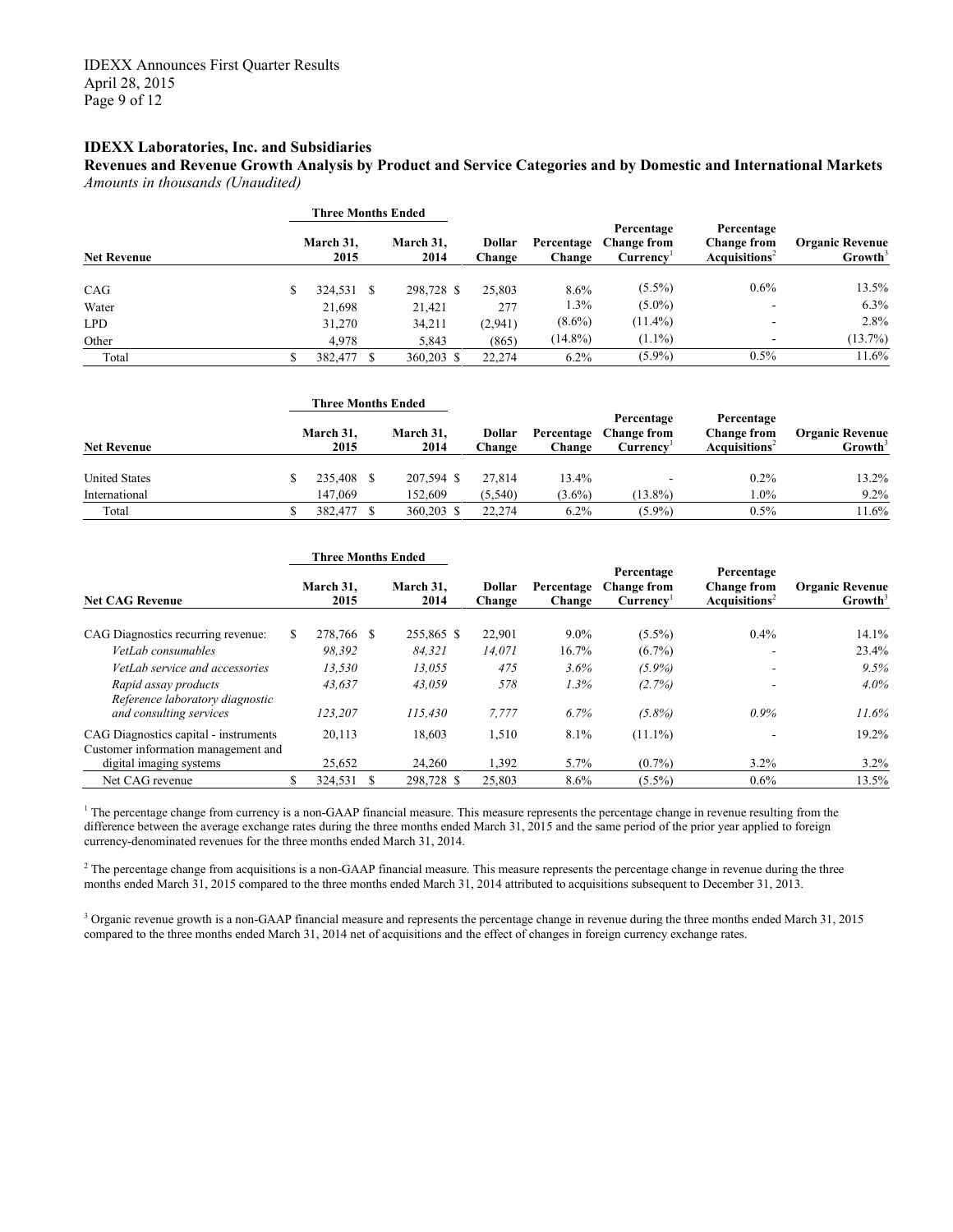**Consolidated Balance Sheet**

*Amounts in thousands (Unaudited)*

|                                         |                                                      | March 31,<br>2015 |    | December 31,<br>2014 |
|-----------------------------------------|------------------------------------------------------|-------------------|----|----------------------|
| Assets:                                 | <b>Current Assets:</b>                               |                   |    |                      |
|                                         | Cash and cash equivalents                            | \$<br>182,160     | \$ | 322,536              |
|                                         | Marketable securities                                | 139,215           |    |                      |
|                                         | Accounts receivable, net                             | 196,231           |    | 152,380              |
|                                         | Inventories                                          | 173,370           |    | 160,342              |
|                                         | Other current assets                                 | 117,933           |    | 124,140              |
|                                         | <b>Total current assets</b>                          | 808,909           |    | 759,398              |
|                                         | Property and equipment, net                          | 309,827           |    | 303,587              |
|                                         | Other long-term assets, net                          | 312,278           |    | 321,226              |
|                                         | <b>Total assets</b>                                  | \$<br>1,431,014   | S. | 1,384,211            |
| <b>Liabilities and</b><br>Stockholders' |                                                      |                   |    |                      |
| <b>Equity:</b>                          | <b>Current Liabilities:</b>                          |                   |    |                      |
|                                         |                                                      | \$<br>44,183      | S  | 44,743               |
|                                         | Accounts payable<br><b>Accrued liabilities</b>       | 177,942           |    |                      |
|                                         | <b>Debt</b>                                          |                   |    | 195,351              |
|                                         |                                                      | 549,500           |    | 549,000              |
|                                         | Deferred revenue<br><b>Total current liabilities</b> | 31,820            |    | 31,812               |
|                                         |                                                      | 803,445           |    | 820,906              |
|                                         | Long-term debt                                       | 500,000           |    | 350,000              |
|                                         | Other long-term liabilities                          | 93,490            |    | 95,716               |
|                                         | <b>Total long-term liabilities</b>                   | 593,490           |    | 445,716              |
|                                         | Total stockholders' equity                           | 34,022            |    | 117,516              |
|                                         | Noncontrolling interest                              | 57                |    | 73                   |
|                                         | <b>Total equity</b>                                  | 34,079            |    | 117,589              |
|                                         | Total liabilities and stockholders' equity           | \$<br>1,431,014   | S. | 1,384,211            |
|                                         |                                                      |                   |    |                      |

#### **IDEXX Laboratories, Inc. and Subsidiaries Selected Balance Sheet Information** *(Unaudited)*

|                                      |                                                        | March 31.<br>2015 | December 31,<br>2014 | September 30,<br>2014 | <b>June 30,</b><br>2014 | March 31,<br>2014 |
|--------------------------------------|--------------------------------------------------------|-------------------|----------------------|-----------------------|-------------------------|-------------------|
| <b>Selected</b>                      |                                                        |                   |                      |                       |                         | 42.8              |
| <b>Balance Sheet</b><br>Information: | Days sales outstanding<br>Inventory turns <sup>2</sup> | 41.6<br>1.6       | 40.6                 | 39.2<br>1.8           | 40.8<br>1.8             | 1.8               |

<sup>1</sup> Days sales outstanding represents the average of the accounts receivable balances at the beginning and end of each quarter divided by revenue for that quarter, the result of which is then multiplied by 91.25 days.

<sup>2</sup> Inventory turns represent inventory-related cost of product sales for the twelve months preceding each quarter-end divided by the inventory balance at the end of the quarter.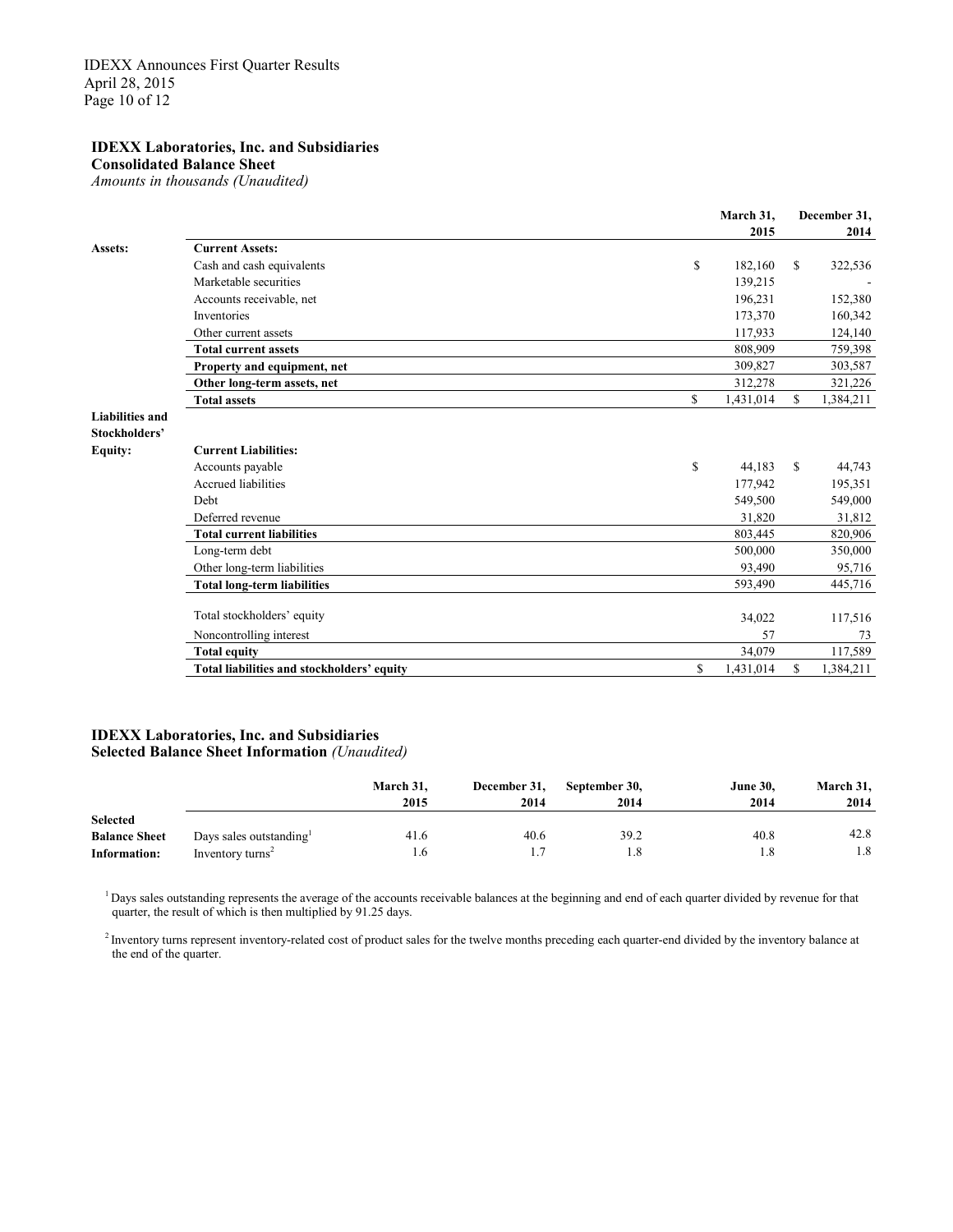### **Consolidated Statement of Cash Flows**

*Amounts in thousands (Unaudited)*

|                   |                                                                               |     | <b>Three Months Ended</b> |               |
|-------------------|-------------------------------------------------------------------------------|-----|---------------------------|---------------|
|                   |                                                                               |     | March 31,                 | March 31,     |
|                   |                                                                               |     | 2015                      | 2014          |
| Operating:        | <b>Cash Flows from Operating Activities:</b>                                  |     |                           |               |
|                   | Net income                                                                    | \$. | 46,578                    | \$<br>46,593  |
|                   | Non-cash charges                                                              |     | 21,995                    | 17,014        |
|                   | Changes in assets and liabilities                                             |     | (75, 504)                 | (23, 342)     |
|                   | Tax benefit from share-based compensation arrangements                        |     | (7, 713)                  | (6,747)       |
|                   | Net cash (used) provided by operating activities                              |     | (14, 644)                 | 33,518        |
| <b>Investing:</b> | <b>Cash Flows from Investing Activities:</b>                                  |     |                           |               |
|                   | Purchases of property and equipment                                           |     | (23,017)                  | (11,298)      |
|                   | Purchase of marketable securities                                             |     | (140, 448)                |               |
|                   | Proceeds from the sale and maturities of marketable securities                |     | 3,228                     |               |
|                   | Acquisition of intangible asset                                               |     |                           | (175)         |
|                   | Acquisitions of businesses, net of cash acquired                              |     | (383)                     | (1,161)       |
|                   | Net cash used by investing activities                                         |     | (160, 620)                | (12, 634)     |
| <b>Financing:</b> | <b>Cash Flows from Financing Activities:</b>                                  |     |                           |               |
|                   | Borrowings on revolving credit facilities, net                                |     | 500                       | 38,000        |
|                   | Issuance of long-term debt                                                    |     | 150,000                   |               |
|                   | Payment of notes payable                                                      |     |                           | (253)         |
|                   | Repurchases of common stock                                                   |     | (133, 647)                | (70, 279)     |
|                   | Debt issue costs                                                              |     | (90)                      | (139)         |
|                   | Proceeds from the exercise of stock options and employee stock purchase plans |     | 12,325                    | 10,964        |
|                   | Tax benefit from share-based compensation arrangements                        |     | 7.713                     | 6,747         |
|                   | Net cash provided (used) by financing activities                              |     | 36.801                    | (14,960)      |
|                   | Net effect of changes in exchange rates on cash                               |     | (1,913)                   | 1,221         |
|                   | Net (decrease) increase in cash and cash equivalents                          |     | (140, 376)                | 7,145         |
|                   | Cash and cash equivalents, beginning of period                                |     | 322,536                   | 279,058       |
|                   | Cash and cash equivalents, end of period                                      | \$  | 182,160                   | \$<br>286,203 |
|                   |                                                                               |     |                           |               |

#### **IDEXX Laboratories, Inc. and Subsidiaries**

**Free Cash Flow**<sup>1</sup>

*Amounts in thousands (Unaudited)*

|                  |                                                                                              | <b>Three Months Ended</b> |                   |
|------------------|----------------------------------------------------------------------------------------------|---------------------------|-------------------|
|                  |                                                                                              | March 31,<br>2015         | March 31,<br>2014 |
| <b>Free Cash</b> |                                                                                              |                           |                   |
| <b>Flow:</b>     | Net cash (used) provided by operating activities                                             | (14, 644)                 | 33,518            |
|                  | Financing cash flows attributable to tax benefits from share-based compensation arrangements | 7,713                     | 6,747             |
|                  | Purchases of property and equipment                                                          | (23,017)                  | (11, 298)         |
|                  | Free cash flow                                                                               | (29,948)                  | 28,967            |

<sup>1</sup> Free cash flow is a non-GAAP financial measure and is calculated from cash generated from operations, excluding tax benefits attributable to share-based compensation arrangements, reduced by the Company's investments in fixed assets. Management believes free cash flow is a useful measure because it indicates the cash the operations of the business are generating after appropriate reinvestment for recurring investments in fixed assets that are required to operate the business. Management also believes this is a common financial measure useful to further evaluate the results of operations.